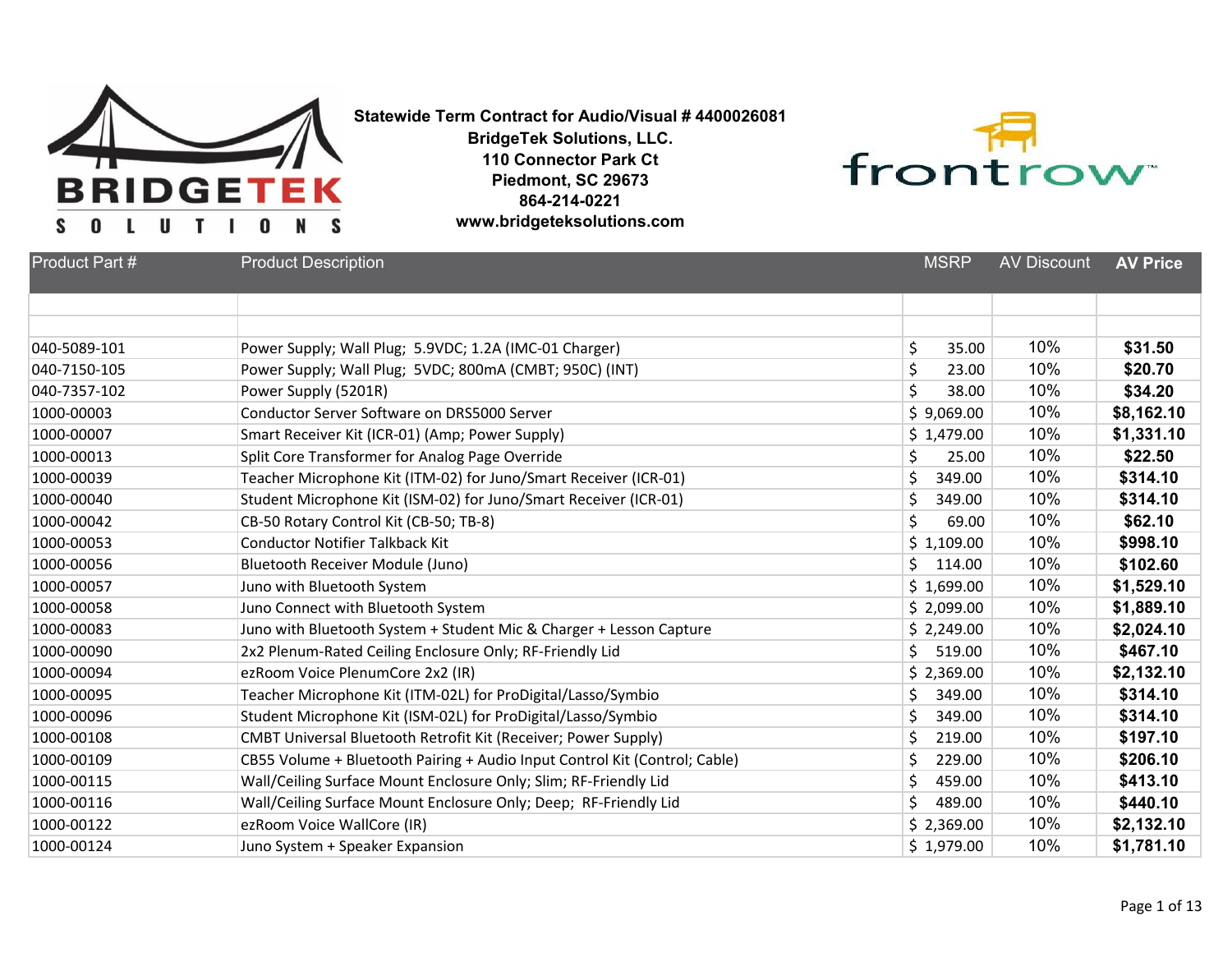



| Product Part # | <b>Product Description</b>                                                | <b>MSRP</b>  | <b>AV Discount</b> | <b>AV Price</b> |
|----------------|---------------------------------------------------------------------------|--------------|--------------------|-----------------|
| 1000-00125     | HDMI HD Wall Plate Kit (20m/65ft)                                         | \$<br>549.00 | 10%                | \$494.10        |
| 1000-00129     | CM800 Audio Decoder/Controller Kit                                        | Ś<br>319.00  | 10%                | \$287.10        |
| 1000-00133     | ezRoom Voice Trio (IR)                                                    | \$2,839.00   | 10%                | \$2,555.10      |
| 1000-00135     | CM900 Networked Audio Amplifier Kit (Amp; Power Supply)                   | \$<br>749.00 | 10%                | \$674.10        |
| 1000-00136     | ezRoom AV PlenumCore 1x2                                                  | \$1,249.00   | 10%                | \$1,124.10      |
| 1000-00138     | ezRoom AV PlenumCore 2x2                                                  | \$1,479.00   | 10%                | \$1,331.10      |
| 1000-00145     | ProDigital Receiver Kit (940R)                                            | \$<br>679.00 | 10%                | \$611.10        |
| 1000-00153     |                                                                           | \$<br>199.00 | 10%                | \$179.10        |
|                | 950CS Ceiling Sensor Kit (Sensor; Cable)                                  |              | 10%                |                 |
| 1000-00155     | VGA + 3.5mm Audio + USB; Wall Plate Kit (Cable; Wall Plate)               | \$<br>305.00 |                    | \$274.50        |
| 1000-00166     | Juno Sensor Add-On Kit                                                    | Ś<br>134.00  | 10%                | \$120.60        |
| 1000-00169     | ezRoom AV WallCore                                                        | \$1,479.00   | 10%                | \$1,331.10      |
| 1000-00170     | ezRoom AV Trio                                                            | \$1,929.00   | 10%                | \$1,736.10      |
| 1000-00172     | ezRoom Voice WallCore Control (IR)                                        | \$2,369.00   | 10%                | \$2,132.10      |
| 1000-00174     | Wall/Ceiling Surface Mount; Enclosure with Control; Slim; RF-Friendly Lid | \$<br>459.00 | 10%                | \$413.10        |
| 1000-00175     | ezRoom AV WallCore Control                                                | \$1,479.00   | 10%                | \$1,331.10      |
| 1000-00178     | IP Speaker Kit (Speaker; Cable Locks)                                     | \$<br>739.00 | 10%                | \$665.10        |
| 1000-00179     | IP Speaker Kit with CB75 Intercom Mic (Speaker; Cable Locks; CB75)        | \$<br>889.00 | 10%                | \$800.10        |
| 1000-00180     | IP Speaker Kit with CB85 Intercom Mic (Speaker; Cable Locks; CB85)        | \$<br>889.00 | 10%                | \$800.10        |
| 1000-00181     | 1x2 Lay In Speaker Dual Kit (Speakers; Cables; Cable Locks)               | \$<br>309.00 | 10%                | \$278.10        |
| 1000-00183     | Action! Teacher Microphone (ELEVATE)                                      | \$<br>459.00 | 10%                | \$413.10        |
| 1000-00192     | Bravo! Student Microphone (ELEVATE)                                       | Ś<br>459.00  | 10%                | \$413.10        |
| 1000-00194     | <b>Conductor DRS-VM Virtual Server</b>                                    | \$7,939.00   | 10%                | \$7,145.10      |
| 1000-00199     | FlipCharger (ELEVATE)                                                     | \$<br>86.00  | 10%                | \$77.40         |
| 1000-00201     | PrivaSee Beacon (ELEVATE)                                                 | Ś<br>57.00   | 10%                | \$51.30         |
| 1000-00205     | ezRoom Voice & Alert PlenumCore 2x2 (ELEVATE)                             | \$2,719.00   | 10%                | \$2,447.10      |
| 1000-00206     | ezRoom Voice & Alert Trio (ELEVATE)                                       | \$3,179.00   | 10%                | \$2,861.10      |
| 1000-00214     | Juno LessonCam Kit                                                        | \$1,479.00   | 10%                | \$1,331.10      |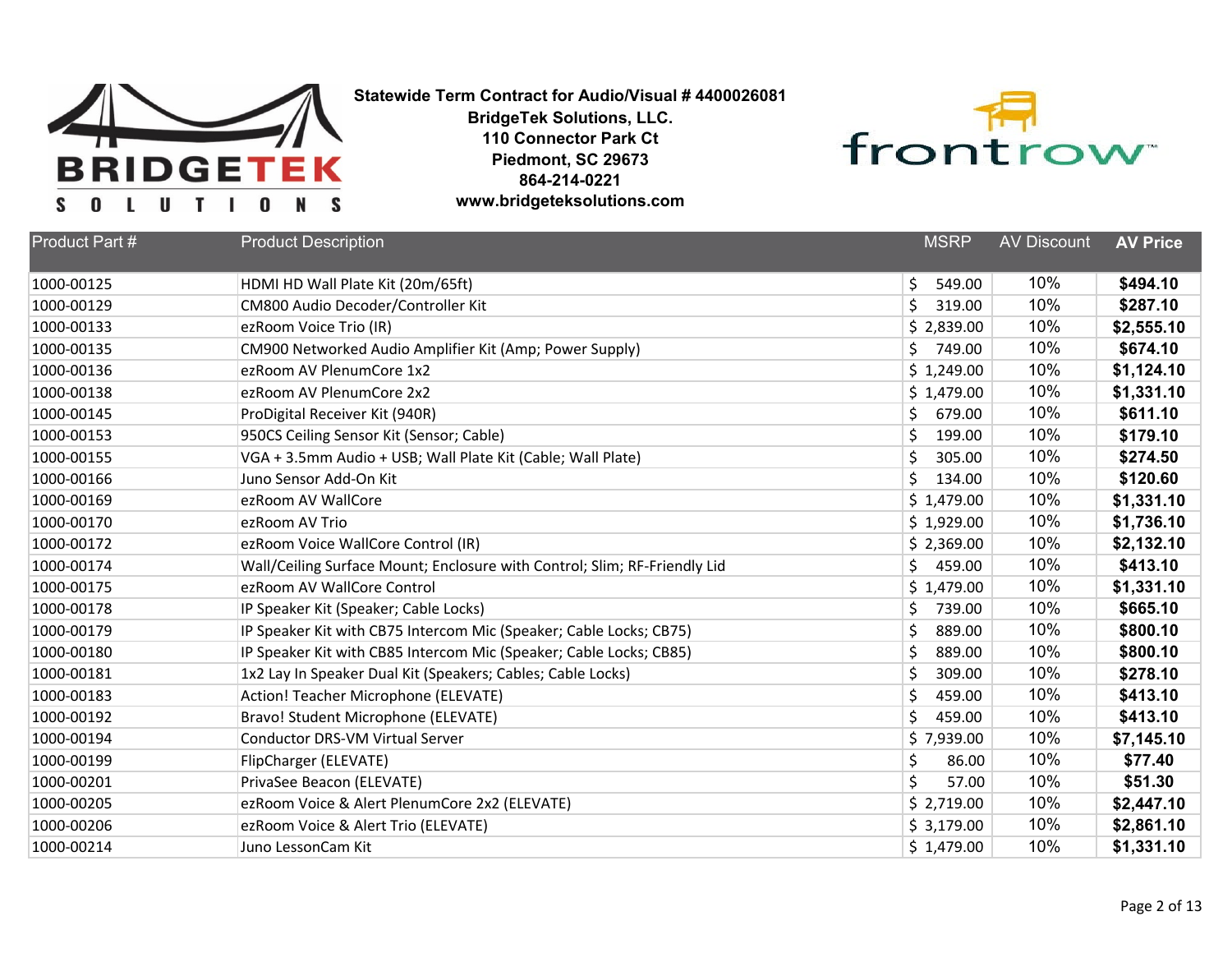



| Product Part # | <b>Product Description</b>                                       | <b>MSRP</b>  | <b>AV Discount</b> | <b>AV Price</b> |
|----------------|------------------------------------------------------------------|--------------|--------------------|-----------------|
| 1000-00215     | Juno Class2Home Kit                                              | \$<br>57.00  | 10%                | \$51.30         |
| 1000-00216     | Lyrik Wireless Portable Sound System                             | \$1,479.00   | 10%                | \$1,331.10      |
| 1000-00217     | Lyrik Class2Home Kit                                             | \$<br>46.00  | 10%                | \$41.40         |
| 1000-00218     | Lyrik Student Microphone                                         | \$<br>229.00 | 10%                | \$206.10        |
| 1000-00219     | Lyrik Teacher Microphone                                         | Ś<br>229.00  | 10%                | \$206.10        |
| 1000-00220     | Lyrik Microphone Charger                                         | \$<br>103.00 | 10%                | \$92.70         |
| 1000-00229     | <b>VESA Swivel Wall Mount</b>                                    | \$<br>29.00  | 10%                | \$26.10         |
| 1000-00230     | ezRoom Voice & Alert WallCore (ELEVATE)                          | \$2,719.00   | 10%                | \$2,447.10      |
| 1000-00231     | ezRoom Voice & Alert WallCore Control (ELEVATE)                  | \$2,719.00   | 10%                | \$2,447.10      |
| 1000-00232     | HDMI 4K/HD Wall Plate Kit (20m/65ft)                             | \$<br>569.00 | 10%                | \$512.10        |
| 1000-00234     | HDMI 4K Wall Plate Upgrade Kit                                   | \$<br>56.00  | 10%                | \$50.40         |
| 1000-00235     | Headworn Microphone & Belt Clip (ELEVATE)                        | \$<br>97.00  | 10%                | \$87.30         |
| 1000-00237     | VGA + Dual 3.5mm Audio + USB; Wall Plate Kit (Cable; Wall Plate) | \$<br>310.00 | 10%                | \$279.00        |
| 1000-00239     | Universal Mic Clip (ELEVATE)                                     | \$<br>19.00  | 10%                | \$17.10         |
| 1000-00240     | HDMI 4K/HD Wall Plate Kit (40m/132ft)                            | \$<br>709.00 | 10%                | \$638.10        |
| 1010-00004     | Preinstalled Analog Page Override                                | \$<br>57.00  | 10%                | \$51.30         |
| 1010-00005     | Preinstalled PoE+ Backup (ICR-01)                                | \$<br>171.00 | 10%                | \$153.90        |
| 1010-00006     | Preinstalled Speaker Expansion Module (ICR-01)                   | \$<br>199.00 | 10%                | \$179.10        |
| 1010-00007     | Preinstalled Microphone Expansion Module (ICR-01)                | \$<br>229.00 | 10%                | \$206.10        |
| 1010-00017     | Preinstalled Power Strip (ICR-01/CM900/CM800Si)                  | \$<br>86.00  | 10%                | \$77.40         |
| 1010-00021     | Preinstalled HDMI Audio Extractor (CM900/ELEVATE)                | \$<br>229.00 | 10%                | \$206.10        |
| 1010-00022     | Preinstalled HDMI Audio Extractor (ICR-01)                       | \$<br>229.00 | 10%                | \$206.10        |
| 1010-00023     | Preinstalled HDMI 4x1 switcher (IR Ceiling)                      | \$<br>399.00 | 10%                | \$359.10        |
| 1010-00027     | Preinstalled 950CS Ceiling Sensor (ICR-01)                       | \$<br>199.00 | 10%                | \$179.10        |
| 1010-00030     | Preinstalled Bluetooth (ICR-01 Ceiling)                          | \$<br>171.00 | 10%                | \$153.90        |
| 1010-00033     | Preinstalled PoE+ Backup (CM800Si)                               | Ś.<br>171.00 | 10%                | \$153.90        |
| 1010-00037     | Preinstalled HDMI 4x4 Matrix switcher (ICR-01)                   | Ś<br>909.00  | 10%                | \$818.10        |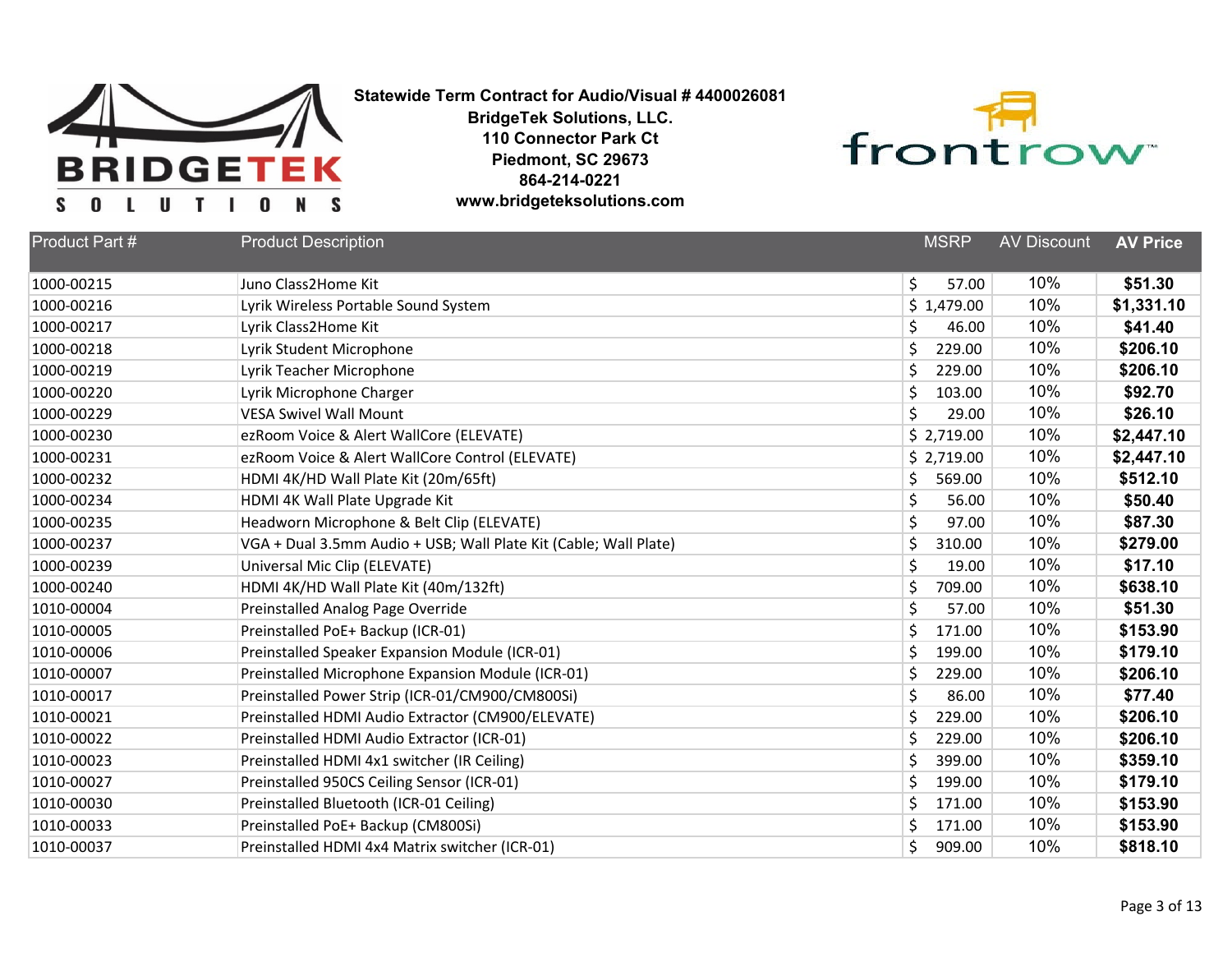



| Product Part # | <b>Product Description</b>                                                     | <b>MSRP</b>  | <b>AV Discount</b> | <b>AV Price</b> |
|----------------|--------------------------------------------------------------------------------|--------------|--------------------|-----------------|
| 1010-00038     | Preinstalled HDMI 4x4 Matrix switcher (CM900/ELEVATE)                          | \$<br>909.00 | 10%                | \$818.10        |
| 1010-00046     | Preinstalled Intercom Room Mic (ICR-01/CM900)                                  | \$<br>199.00 | 10%                | \$179.10        |
| 1010-00054     | Disable ProDigital Internal Sensor Option                                      | \$<br>57.00  | 10%                | \$51.30         |
| 1010-00059     | Preinstalled HDMI 4x1 switcher (IR WallCore)                                   | \$<br>399.00 | 10%                | \$359.10        |
| 1010-00067     | Preinstalled Bluetooth (ICR-01 Wall)                                           | \$<br>171.00 | 10%                | \$153.90        |
| 1010-00077     | Preinstalled PoE+ Backup (1x2/Trio CM900/ELEVATE)                              | \$<br>171.00 | 10%                | \$153.90        |
| 1010-00078     | Preinstalled PoE+ Backup (2x2 CM900/ELEVATE)                                   | \$<br>171.00 | 10%                | \$153.90        |
| 1010-00079     | Preinstalled HDMI 4x1 switcher (CM900/ELEVATE)                                 | \$<br>399.00 | 10%                | \$359.10        |
| 1010-00081     | Preinstalled WallCore Touch Control CB6000                                     | \$<br>669.00 | 10%                | \$602.10        |
| 1010-00082     | Preinstalled WallCore Keypad Control CB2000                                    | \$<br>329.00 | 10%                | \$296.10        |
| 1010-00083     | Preinstalled WallCore Audio/Bluetooth Control CB55                             | \$<br>229.00 | 10%                | \$206.10        |
| 1010-00084     | Preinstalled WallCore Keypad + Rotary Control CB2050                           | \$<br>379.00 | 10%                | \$341.10        |
| 1010-00085     | Preinstalled WallCore Keypad + Audio/Bluetooth Control CB2055                  | \$<br>519.00 | 10%                | \$467.10        |
| 1010-00086     | Preinstalled WallCore Intercom Control CB75                                    | \$<br>148.00 | 10%                | \$133.20        |
| 1010-00088     | Preinstalled Bluetooth (CM900/ELEVATE)                                         | \$<br>171.00 | 10%                | \$153.90        |
| 1010-00089     | Class2Home Kit (IR)                                                            | \$<br>86.00  | 10%                | \$77.40         |
| 1010-00090     | Class2Home Kit (CM900/ELEVATE)                                                 | \$<br>86.00  | 10%                | \$77.40         |
| 1050-00001     | Service; Connect Module Upgrade for Juno                                       | \$<br>650.00 | 10%                | \$585.00        |
| 1050-00002     | Service; Custom Configuration File for Controls (CB6000; CB2050; CB2000; CB55) | Ś<br>250.00  | 10%                | \$225.00        |
| 1050-00003     | Service; Conductor/ezRoom On-Site Consulting (North America)                   | \$8,500.00   | 10%                | \$7,650.00      |
| 1050-00004     | Service; Conductor/ezRoom Remote Consulting                                    | \$4,250.00   | 10%                | \$3,825.00      |
| 1050-00005     | <b>Contingency Fee</b>                                                         | \$30,000.00  | 10%                | \$27,000.00     |
| 2000-00001     | Smart Receiver (ICR-01) Unit Assembly                                          | \$1,319.00   | 10%                | \$1,187.10      |
| 2000-00011     | Talkback Microphone Unit Assembly                                              | \$<br>569.00 | 10%                | \$512.10        |
| 2000-00018     | CB6000 Touch Control Panel Unit Assembly                                       | \$<br>629.00 | 10%                | \$566.10        |
| 2000-00020     | CB2000 Unit Assembly                                                           | Ś<br>289.00  | 10%                | \$260.10        |
| 2000-00026     | ITM-03 Unit Assembly                                                           | Ś<br>339.00  | 10%                | \$305.10        |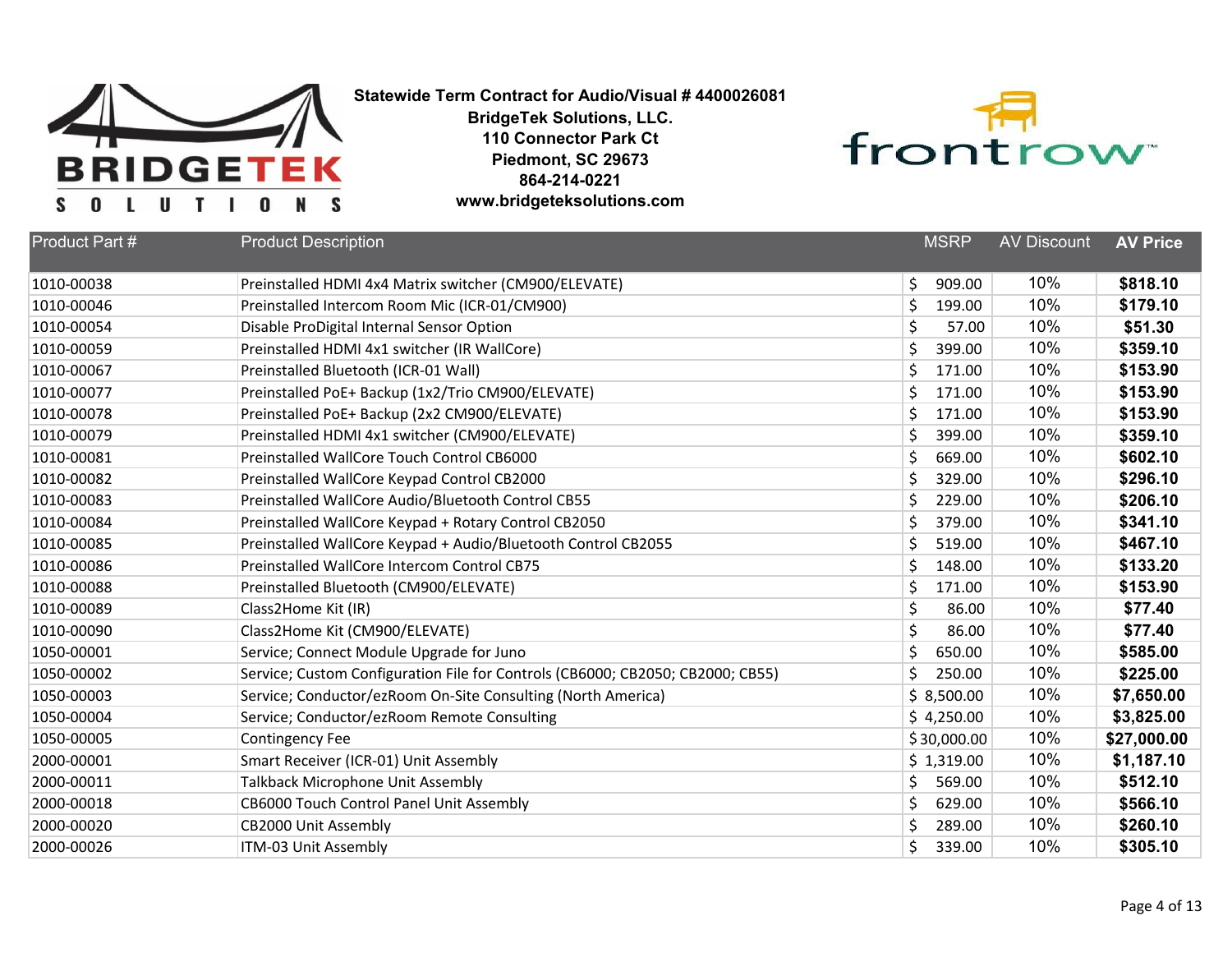



| <b>Product Part #</b> | <b>Product Description</b>                                        | <b>MSRP</b>  | <b>AV Discount</b> | <b>AV Price</b> |
|-----------------------|-------------------------------------------------------------------|--------------|--------------------|-----------------|
| 2000-00027            | ISM-03 Unit Assembly                                              | \$<br>309.00 | 10%                | \$278.10        |
| 2000-00031            | <b>CMBT Bluetooth Receiver Unit Assembly</b>                      | \$<br>159.00 | 10%                | \$143.10        |
| 2000-00032            | <b>CB55 Bluetooth Control Unit Assembly</b>                       | \$<br>171.00 | 10%                | \$153.90        |
| 2000-00033            | CM900 Unit Assembly                                               | \$<br>629.00 | 10%                | \$566.10        |
| 2000-00035            | CM800 Audio Decoder/Controller Unit Assembly                      | \$<br>309.00 | 10%                | \$278.10        |
| 202-01-430-00         | 950HC Student Microphone Kit                                      | \$<br>299.00 | 10%                | \$269.10        |
| 202-01-481-00         | 950C Drop-in Charger                                              | \$<br>38.00  | 10%                | \$34.20         |
| 202-01-482-00         | 950H Student Microphone                                           | \$<br>279.00 | 10%                | \$251.10        |
| 202-05-001-00         | IR Speakers; Pair; Unit Assemblies                                | \$<br>519.00 | 10%                | \$467.10        |
| 202-05-102-00         | Universal Drop-In Microphone Charger Kit (IMC-01)                 | \$<br>80.00  | 10%                | \$72.00         |
| 204-01-008-00         | Wall Sensor Dual Kit (Sensor; Cable)                              | \$<br>409.00 | 10%                | \$368.10        |
| 300-2176-120          | Speaker Cables; plenum-rated; two 14m/48ft and two 18m/60ft       | \$<br>91.00  | 10%                | \$81.90         |
| 300-2176-125          | IR Speaker Combo Cable; plenum-rated (audio + sensor); 15m/50ft   | \$<br>171.00 | 10%                | \$153.90        |
| 300-2176-140          | 1.5m Serial Cable                                                 | \$<br>23.00  | 10%                | \$20.70         |
| 300-2176-144          | Cat5e Cable; plenum-rated; 12m/40ft                               | \$<br>74.00  | 10%                | \$66.60         |
| 300-2176-146          | Video Cable; RCA Composite; plenum-rated; 3.5m/12ft               | \$<br>12.00  | 10%                | \$10.80         |
| 300-2176-153          | Snake Cable; VGA/3.5mm/RCA Composite; 15m/50ft                    | \$<br>199.00 | 10%                | \$179.10        |
| 300-6332-002          | Symbio Adapter Cable                                              | \$<br>10.00  | 10%                | \$9.00          |
| 300-6332-115          | Audio Cable; 3.5mm stereo male - 3.5mm stereo male; 1m/3ft        | \$<br>8.00   | 10%                | \$7.20          |
| 300-6332-118          | Adapter Cable; 3.5mm - 5-pin                                      | \$<br>10.00  | 10%                | \$9.00          |
| 300-6332-124          | Audio Cable; 3.5mm stereo male - 3.5mm stereo male; 1.8m/6ft      | \$<br>10.00  | 10%                | \$9.00          |
| 300-6332-129          | Audio Cable; 3.5mm stereo male - RCA male stereo; 3.65m/12ft      | \$<br>12.00  | 10%                | \$10.80         |
| 300-6332-133          | Audio Adapter; 3.5mm female - RJ45; 35cm/14in                     | \$<br>6.00   | 10%                | \$5.40          |
| 300-6332-134          | Audio Cable; 3.5mm stereo male - 2.5mm stereo male; 1.8m/6 ft     | \$<br>10.00  | 10%                | \$9.00          |
| 300-6332-135          | PFM Patch Kit                                                     | \$<br>33.00  | 10%                | \$29.70         |
| 300-6332-137          | HDMI Cable; 7.6m/25ft                                             | \$<br>86.00  | 10%                | \$77.40         |
| 300-6332-139          | Audio Splitter; Headset/Microphone; 3.5mm male - two 3.5mm female | \$<br>16.00  | 10%                | \$14.40         |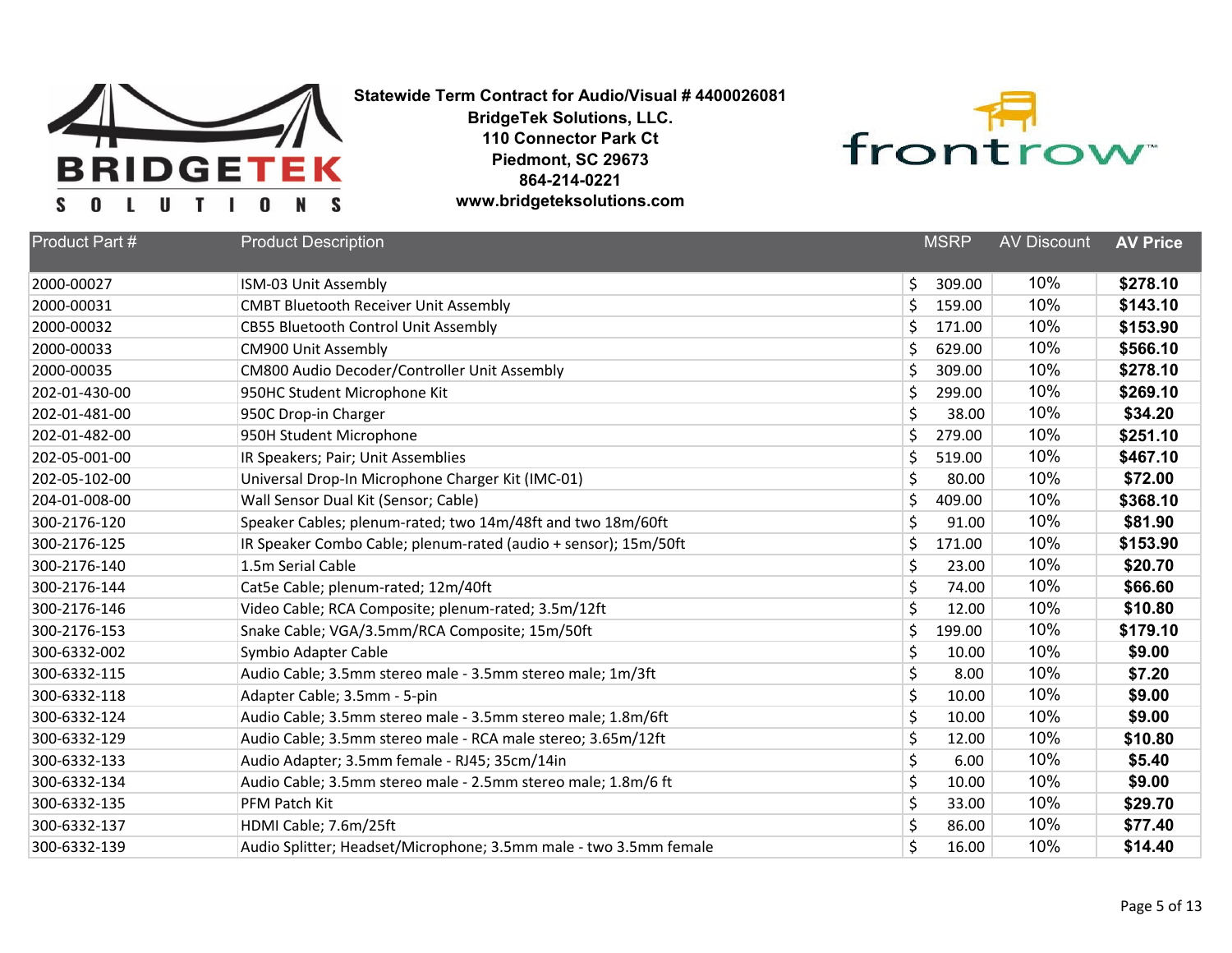



| Product Part # | <b>Product Description</b>                                         |    | <b>MSRP</b> | <b>AV Discount</b> | <b>AV Price</b> |
|----------------|--------------------------------------------------------------------|----|-------------|--------------------|-----------------|
| 300-6497-105   | 2-Mic Charge Cord                                                  | \$ | 6.00        | 10%                | \$5.40          |
| 300-7347-105   | Audio Cable; RCA stereo male-RCA stereo male; 5.5m/18ft            | \$ | 12.00       | 10%                | \$10.80         |
| 300-7402-110   | AC Power Cord; Type A (925RS)                                      | \$ | 5.00        | 10%                | \$4.50          |
| 310-2544-1341  | Adapter; 3.5mm female to 2.5mm male                                | \$ | 12.00       | 10%                | \$10.80         |
| 310-2544-1348  | Audio Spitter; 1 RCA male - 2 RCA female                           | \$ | 3.00        | 10%                | \$2.70          |
| 310-2546-108   | TB8 Terminal Block; RJ45 female to 8 flying leads                  | \$ | 12.00       | 10%                | \$10.80         |
| 310-2546-110   | <b>TB350 Terminal Block</b>                                        | \$ | 40.00       | 10%                | \$36.00         |
| 310-2546-117   | TB10 Analog Page Override Adapter for CA1000                       | \$ | 14.00       | 10%                | \$12.60         |
| 310-2546-133   | <b>TB13 Terminal Block</b>                                         | \$ | 14.00       | 10%                | \$12.60         |
| 310-2546-134   | TB13 Analog Page Override Adapter for CM3000                       | \$ | 32.00       | 10%                | \$28.80         |
| 320-1000-110   | <b>VESA Mount</b>                                                  | \$ | 29.00       | 10%                | \$26.10         |
| 320-2000-105   | Decora Wall Plate; three gang; white                               | \$ | 6.00        | 10%                | \$5.40          |
| 320-2110-003   | <b>Tactile Button Pad (Blank)</b>                                  | \$ | 12.00       | 10%                | \$10.80         |
| 330-0001-005   | 1x2 Ceiling Enclosure Lockset                                      | \$ | 8.00        | 10%                | \$7.20          |
| 330-2531-001   | Mounting Bracket; Double-Gang                                      | \$ | 6.00        | 10%                | \$5.40          |
| 330-2531-002   | Mounting Box; Single Gang                                          | \$ | 6.00        | 10%                | \$5.40          |
| 330-7402-103   | Belt Clip; ToGo Teacher Transmitter                                | \$ | 5.00        | 10%                | \$4.50          |
| 374-88-010-00  | <b>ToGo Receiver Battery</b>                                       | \$ | 159.00      | 10%                | \$143.10        |
| 374-88-070-00  | 2300mAh NiMH AA SmartCharge™ Battery (Two-Pack)                    | \$ | 12.00       | 10%                | \$10.80         |
| 383-88-201-00  | Cable Kit; 2-mic charge cord; mono RCA - 3.5mm audio cable; 2m/6ft | \$ | 18.00       | 10%                | \$16.20         |
| 4000-00016     | Ceiling Enclosure Lens Assembly                                    | \$ | 6.00        | 10%                | \$5.40          |
| 4000-00038     | Wall Plate; VGA/RJ45/3.5mm                                         | \$ | 63.00       | 10%                | \$56.70         |
| 4000-00050     | Plastic Lid for Ceiling Enclosure                                  | \$ | 108.00      | 10%                | \$97.20         |
| 4000-00064     | 2x2 Ceiling Enclosure without Lid                                  | \$ | 339.00      | 10%                | \$305.10        |
| 4000-00069     | Plastic Lid Accessory Kit                                          | \$ | 15.00       | 10%                | \$13.50         |
| 4000-00077     | <b>TB17 Terminal Block</b>                                         | \$ | 33.00       | 10%                | \$29.70         |
| 4000-00079     | 1x2 Ceiling Enclosure                                              | Ś  | 309.00      | 10%                | \$278.10        |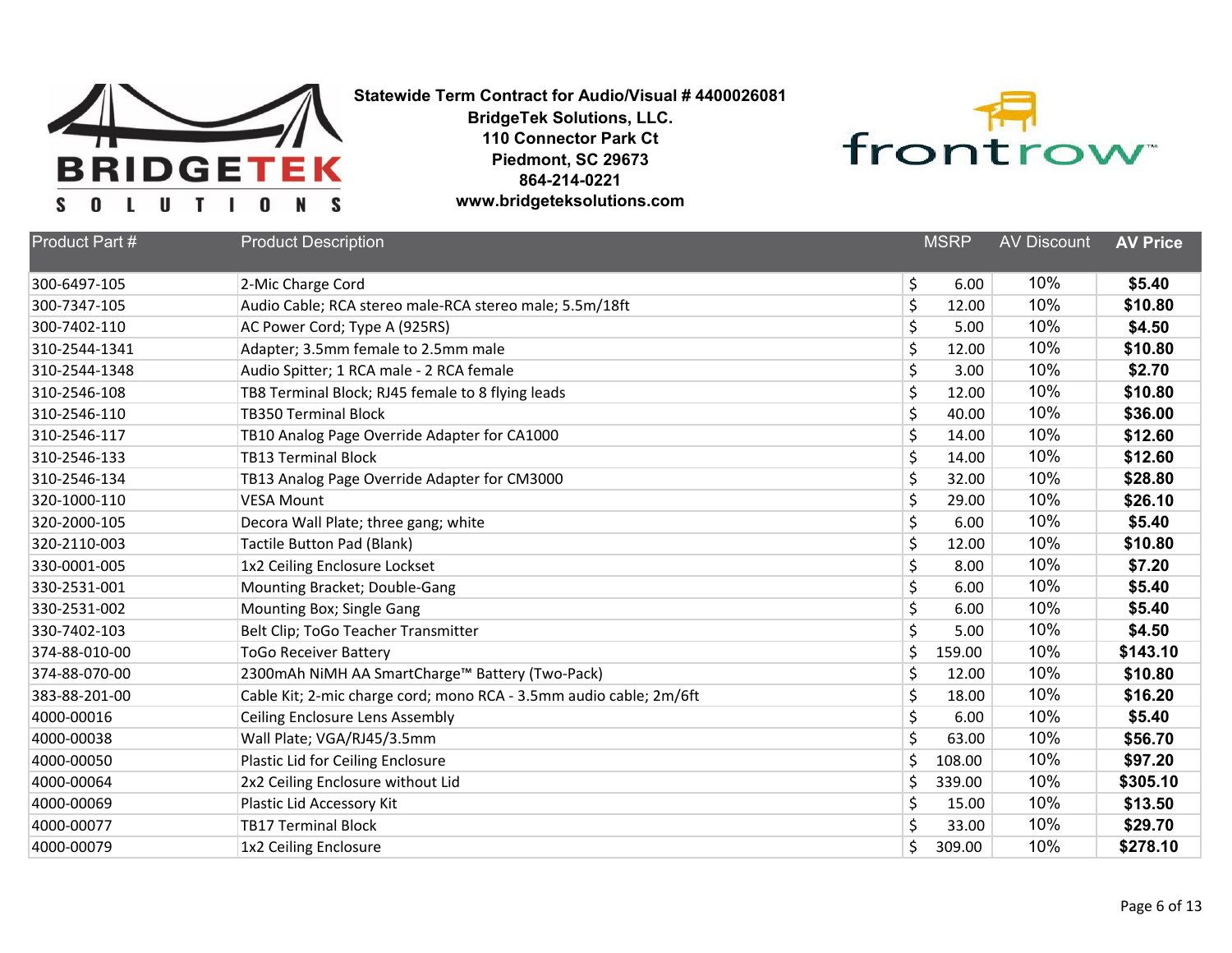



| <b>Product Part #</b> | <b>Product Description</b>                                      |         | <b>MSRP</b> | <b>AV Discount</b> | <b>AV Price</b> |
|-----------------------|-----------------------------------------------------------------|---------|-------------|--------------------|-----------------|
| 4000-00088            | TB18 Terminal Block; 3.5mm female to 3.5mm male                 | \$      | 14.00       | 10%                | \$12.60         |
| 4000-00091            | <b>TB14 Terminal Block</b>                                      | \$      | 91.00       | 10%                | \$81.90         |
| 4000-00092            | <b>CB85 Ceiling Mic Unit Assembly</b>                           | \$      | 63.00       | 10%                | \$56.70         |
| 4000-00093            | Power Supply; PoE Backup; PD-20W Unit Assembly                  | \$      | 142.00      | 10%                | \$127.80        |
| 4000-00098            | Distributed Ceiling Speakers + Enclosures; plenum-rated; 4-pack | \$      | 299.00      | 10%                | \$269.10        |
| 4000-00104            | Juno Add-On Sensor Mounting Kit                                 | \$      | 18.00       | 10%                | \$16.20         |
| 4000-00109            | <b>CB75 Intercom Unit Assembly</b>                              | \$      | 154.00      | 10%                | \$138.60        |
| 4000-00121            | Juno Channel Expansion Module                                   | \$      | 189.00      | 10%                | \$170.10        |
| 4000-00130            | Action! or Bravo! Mic Belt Clip Battery Door                    | \$      | 11.00       | 10%                | \$9.90          |
| 4000-00188            | Action! or Bravo! Mic Lanyard                                   | \$      | 16.00       | 10%                | \$14.40         |
| 4100-00014            | Beacon Lens; 2x2                                                | \$      | 4.00        | 10%                | \$3.60          |
| 4100-00030            | Wall Sensor Mount for Juno Tower                                | \$      | 18.00       | 10%                | \$16.20         |
| 4100-00050            | Lanyard Strap (ITM-01/02)                                       | \$      | 6.00        | 10%                | \$5.40          |
| 4100-00103            | <b>Symbio Bracket for Ceiling Enclosures</b>                    | \$      | 5.00        | 10%                | \$4.50          |
| 4100-00115            | 4x1 HDMI Switch Mounting Bracket for Ceiling Enclosures         | \$      | 5.00        | 10%                | \$4.50          |
| 4100-00157            | AppleTV Mounting Bracket for Enclosures                         | \$      | 5.00        | 10%                | \$4.50          |
| 4100-00171            | WallCore Cover; SMD; RF-friendly                                | \$      | 103.00      | 10%                | \$92.70         |
| 4100-00172            | Beacon Lens; WallCore                                           | \$      | 6.00        | 10%                | \$5.40          |
| 4100-00174            | Shallow Wall Enclosure Cover; RF-friendly                       | \$      | 86.00       | 10%                | \$77.40         |
| 4100-00181            | Nameplate Window                                                | \$      | 3.00        | 10%                | \$2.70          |
| 4100-00238            | ProDigital Receiver Wall Mount Kit (940R)                       | \$      | 52.00       | 10%                | \$46.80         |
| 460-3001-100          | CA1000 Amplifier Unit Assembly                                  | $\zeta$ | 339.00      | 10%                | \$305.10        |
| 470-2856-210          | Mounting Plate Assembly for IR Speaker                          | \$      | 29.00       | 10%                | \$26.10         |
| 510-2000-110          | <b>CB50 Volume Control Unit Assembly</b>                        | \$      | 57.00       | 10%                | \$51.30         |
| 510-2002-010          | Wallplate; 3.5mm Audio Out                                      | \$      | 63.00       | 10%                | \$56.70         |
| 510-2002-015          | Wallplate; VGA/3.5mm                                            | $\zeta$ | 63.00       | 10%                | \$56.70         |
| 510-2002-016          | VGA + 3.5mm Audio; Wall Plate Kit (Cable; Wall Plate)           | \$      | 230.00      | 10%                | \$207.00        |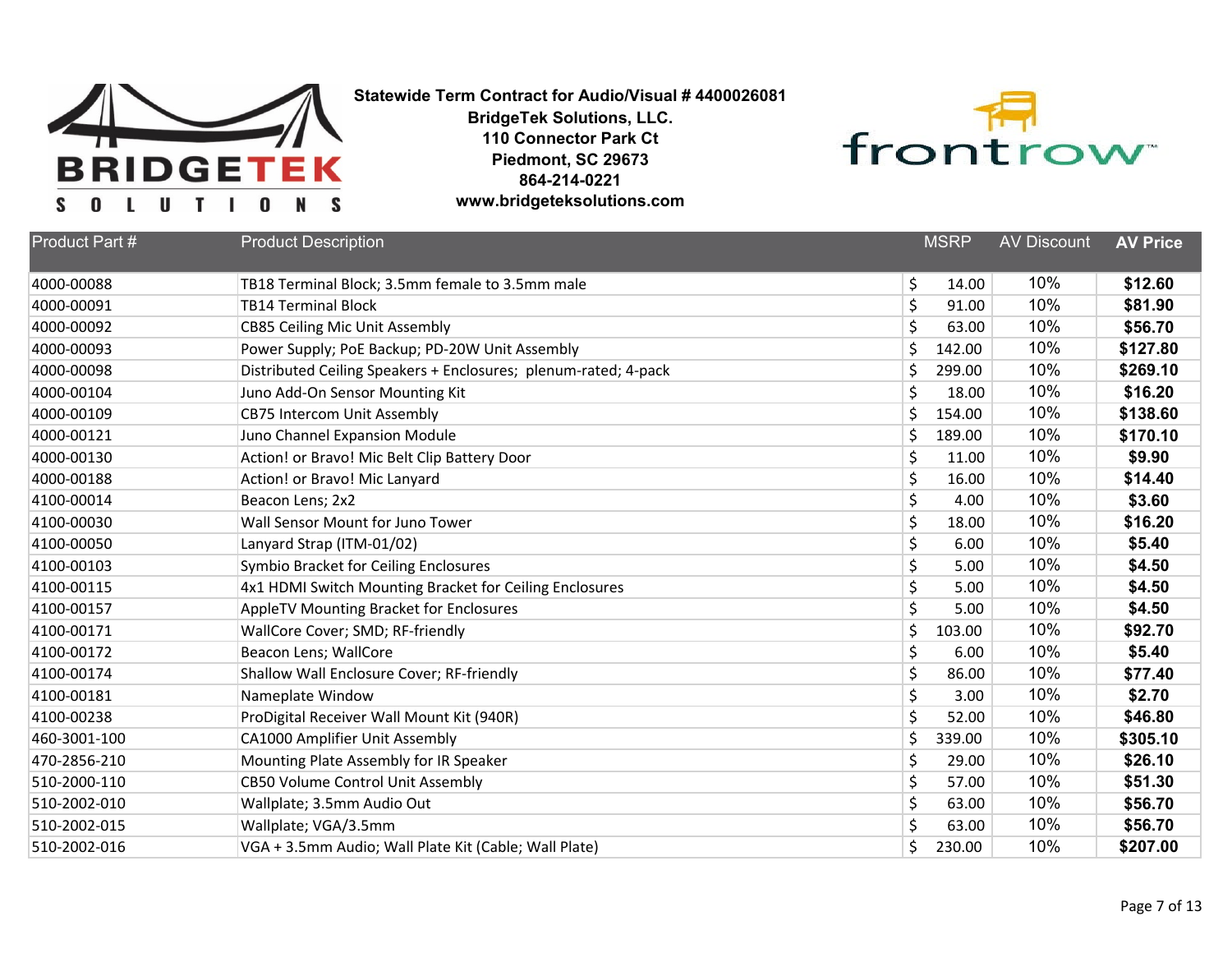



| <b>Product Part #</b> | <b>Product Description</b>                      | <b>MSRP</b>  | <b>AV Discount</b> | <b>AV Price</b> |
|-----------------------|-------------------------------------------------|--------------|--------------------|-----------------|
| 510-2002-018          | Wallplate; VGA/3.5mm/RCA Composite              | \$<br>63.00  | 10%                | \$56.70         |
| 5302SYS-1             | Lasso II Receiver Kit (Receiver; AC Power Cord) | \$1,079.00   | 10%                | \$971.10        |
| 580-7356-102          | Hands-Free Clip                                 | \$<br>10.00  | 10%                | \$9.00          |
| 580-7356-104          | 950C Drop-in Charger (INT)                      | \$<br>40.00  | 10%                | \$36.00         |
| 580-7359-104          | Hands-Free Clip and Lanyard Strap               | \$<br>6.00   | 10%                | \$5.40          |
| 6000-00013            | PTZ Wall Bracket - CAN                          | \$<br>18.00  | 10%                | \$16.20         |
| 6102-00032            | Lyrik Field Case                                | \$<br>86.00  | 10%                | \$77.40         |
| 6112-00015            | Decora Wall Plate; single gang; white           | \$<br>2.00   | 10%                | \$1.80          |
| 6112-00016            | Decora Wall Plate; dual gang; white             | \$<br>3.00   | 10%                | \$2.70          |
| 6120-00067            | Speaker Cable Lock & Cable                      | \$<br>18.00  | 10%                | \$16.20         |
| 6134-00002            | 2x2 Ceiling Enclosure Slam Latch                | \$<br>6.00   | 10%                | \$5.40          |
| 6400-00003            | Audio Splitter; USB to 3.5mm Headset and Mic    | \$<br>23.00  | 10%                | \$20.70         |
| 6400-00012            | Strobe Light for Conductor                      | \$<br>859.00 | 10%                | \$773.10        |
| 6400-00013            | 5-Port Ethernet Switch Unit Assembly            | \$<br>50.00  | 10%                | \$45.00         |
| 6400-00014            | 4x1 HDMI Switch Unit Assembly                   | \$<br>229.00 | 10%                | \$206.10        |
| 6400-00034            | Wallplate; USB-B/3.5mm                          | \$<br>63.00  | 10%                | \$56.70         |
| 6400-00048            | HDMI Audio Extractor Unit Assembly              | \$<br>171.00 | 10%                | \$153.90        |
| 6400-00056            | <b>UPS Battery Backup</b>                       | \$<br>369.00 | 10%                | \$332.10        |
| 6400-00058            | Relay Controlled AC Type A Power Cord           | \$<br>86.00  | 10%                | \$77.40         |
| 6400-00096            | 4 Port USB2 Travel Hub                          | \$<br>29.00  | 10%                | \$26.10         |
| 6400-00098            | PTZ Camera Unit Assembly                        | \$1,339.00   | 10%                | \$1,205.10      |
| 6400-00100            | 4x4 HDMI Matrix Unit Assembly                   | \$<br>739.00 | 10%                | \$665.10        |
| 6404-00010            | Pair of 1x2 Lay-in Speakers                     | \$<br>219.00 | 10%                | \$197.10        |
| 6404-00011            | Pair of 2x2 Lay-in Speakers                     | \$<br>289.00 | 10%                | \$260.10        |
| 6404-00016            | Lyrik Headset Microphone                        | \$<br>86.00  | 10%                | \$77.40         |
| 6410-00005            | Action! or Bravo! Replacement Battery           | \$<br>16.00  | 10%                | \$14.40         |
| 6410-00006            | Li-ion Battery (ITM-01/02/02L; ISM-01/02/02L)   | Ś<br>29.00   | 10%                | \$26.10         |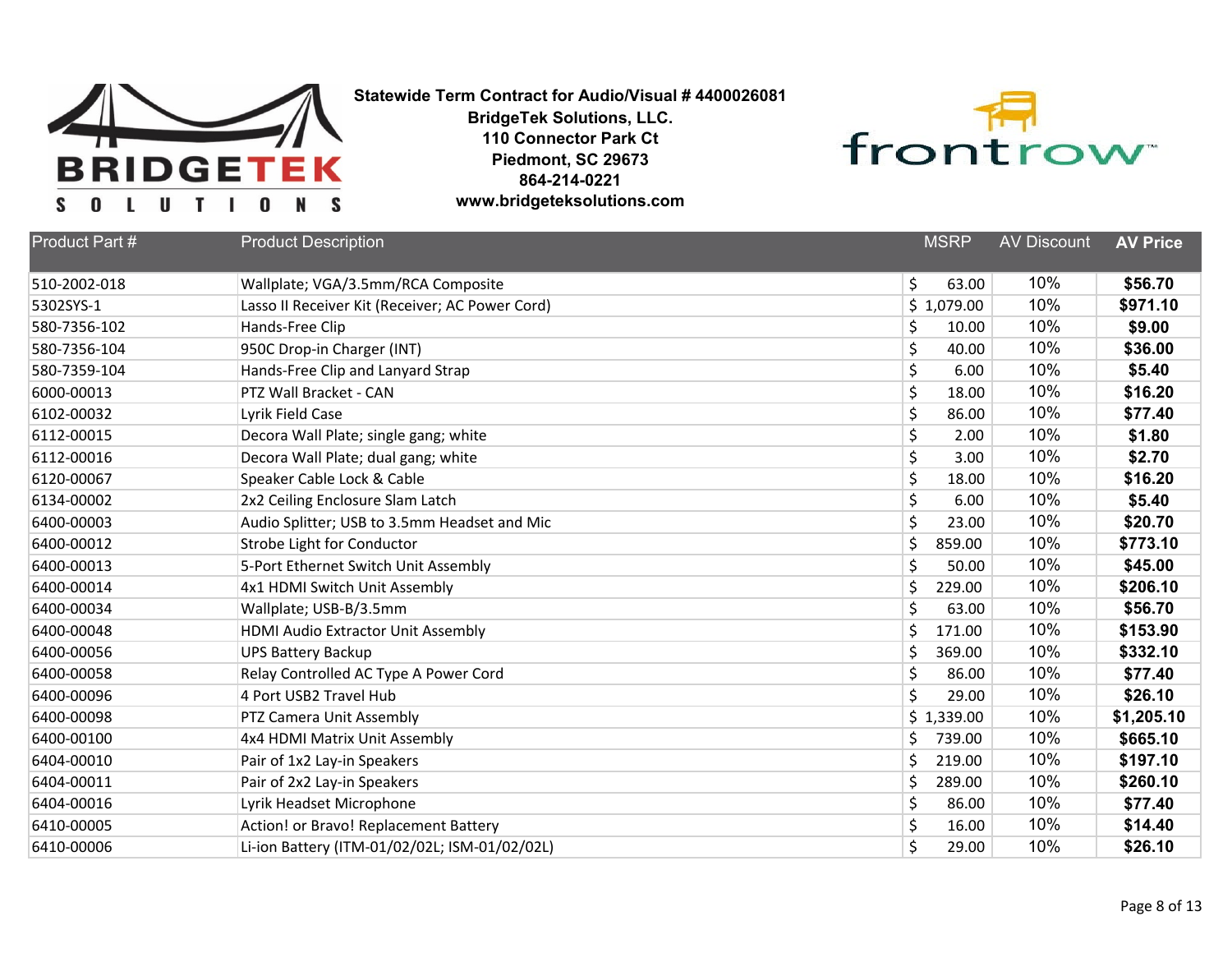



| Product Part # | <b>Product Description</b>                                                    |    | <b>MSRP</b> | <b>AV Discount</b> | <b>AV Price</b> |
|----------------|-------------------------------------------------------------------------------|----|-------------|--------------------|-----------------|
| 6410-00010     | Lyrik Tower Replacement Battery                                               | \$ | 199.00      | 10%                | \$179.10        |
| 6410-00011     | Lyrik Teacher Microphone Replacement Battery                                  | \$ | 46.00       | 10%                | \$41.40         |
| 6414-00009     | Speaker Expansion Output Cable (Juno; ICR-01)                                 | \$ | 18.00       | 10%                | \$16.20         |
| 6414-00017     | Audio Cable; RCA male stereo - RCA male stereo; filtered; 30.5cm/1ft          | \$ | 6.00        | 10%                | \$5.40          |
| 6414-00020     | Audio Cable; RCA male stereo - 3.5mm male; filtered; 30.5cm/1ft               | \$ | 6.00        | 10%                | \$5.40          |
| 6414-00021     | Audio Cable; RCA male stereo - 3.5mm female; 30.5cm/1ft                       | \$ | 4.00        | 10%                | \$3.60          |
| 6414-00027     | USB Cable; A-Male - B-Male; plenum-rated; built-in repeater; 15m/50ft         | \$ | 86.00       | 10%                | \$77.40         |
| 6414-00028     | Audio Cable; 3.5mm male - 3.5mm male; plenum-rated; 15m/50ft                  | \$ | 23.00       | 10%                | \$20.70         |
| 6414-00030     | DC Power Cable; 2-pin to 1.3mm coax; 5VDC DF1B; 30.5cm/1ft;                   | \$ | 8.00        | 10%                | \$7.20          |
| 6414-00031     | DC Power Cable; 4-pin - 2-pin/DC5; 5V-18V; 30cm/1ft                           | \$ | 8.00        | 10%                | \$7.20          |
| 6414-00036     | Cat5e Cable; crossover cable; 30cm/1ft;                                       | \$ | 6.00        | 10%                | \$5.40          |
| 6414-00037     | Cat5e Cable; crossover cable; plenum-rated; 15m/50ft                          | \$ | 33.00       | 10%                | \$29.70         |
| 6414-00040     | Audio Cable; Stereo RCA to 3.5MM, Male, 0.6m                                  | \$ | 12.00       | 10%                | \$10.80         |
| 6414-00046     | Cat5e Cable Set; audio + control cable; blue/yellow; 15m/50ft                 | \$ | 57.00       | 10%                | \$51.30         |
| 6414-00051     | Cat5e Cable; blue, 30cm/1ft                                                   | \$ | 6.00        | 10%                | \$5.40          |
| 6414-00053     | Cat5e Cable; plenum-rated; 15m/50ft                                           | \$ | 40.00       | 10%                | \$36.00         |
| 6414-00055     | AC Power Cord; Type A - C7; US/CAN; 2m/6.5ft                                  | \$ | 12.00       | 10%                | \$10.80         |
| 6414-00057     | HDMI Pass-Through Wall Plate Unit Assembly                                    | \$ | 63.00       | 10%                | \$56.70         |
| 6414-00061     | IR Emitter Cable; 3.5mm male - 1 emitter; 2m/6.5ft                            | \$ | 8.00        | 10%                | \$7.20          |
| 6414-00074     | USB Cable; A-Male - B-Male; 4m/13ft                                           | \$ | 13.00       | 10%                | \$11.70         |
| 6414-00078     | AC Power Adapter; Type A; C13 - NEMA 5-15P; right angle                       | \$ | 12.00       | 10%                | \$10.80         |
| 6414-00079     | HDMI Cable; plenum-rated; 3m/10ft                                             | \$ | 56.00       | 10%                | \$50.40         |
| 6414-00080     | HDMI Cable; Slim; 45cm/18in                                                   | \$ | 12.00       | 10%                | \$10.80         |
| 6414-00081     | USB Cable; A male - Micro B male; 1m/3.25ft                                   | \$ | 6.00        | 10%                | \$5.40          |
| 6414-00082     | Audio Cable; 3.5mm stereo male - 3.5mm mono male; resistive summing; 60cm/2ft | \$ | 8.00        | 10%                | \$7.20          |
| 6414-00083     | DC Power Cable; 2.1mm - DF1B; 5VDC; 30cm/1ft                                  | \$ | 6.00        | 10%                | \$5.40          |
| 6414-00085     | DC Power Cable; 2.1mm female - bare wire; DC; 50cm/20in                       | Ś  | 8.00        | 10%                | \$7.20          |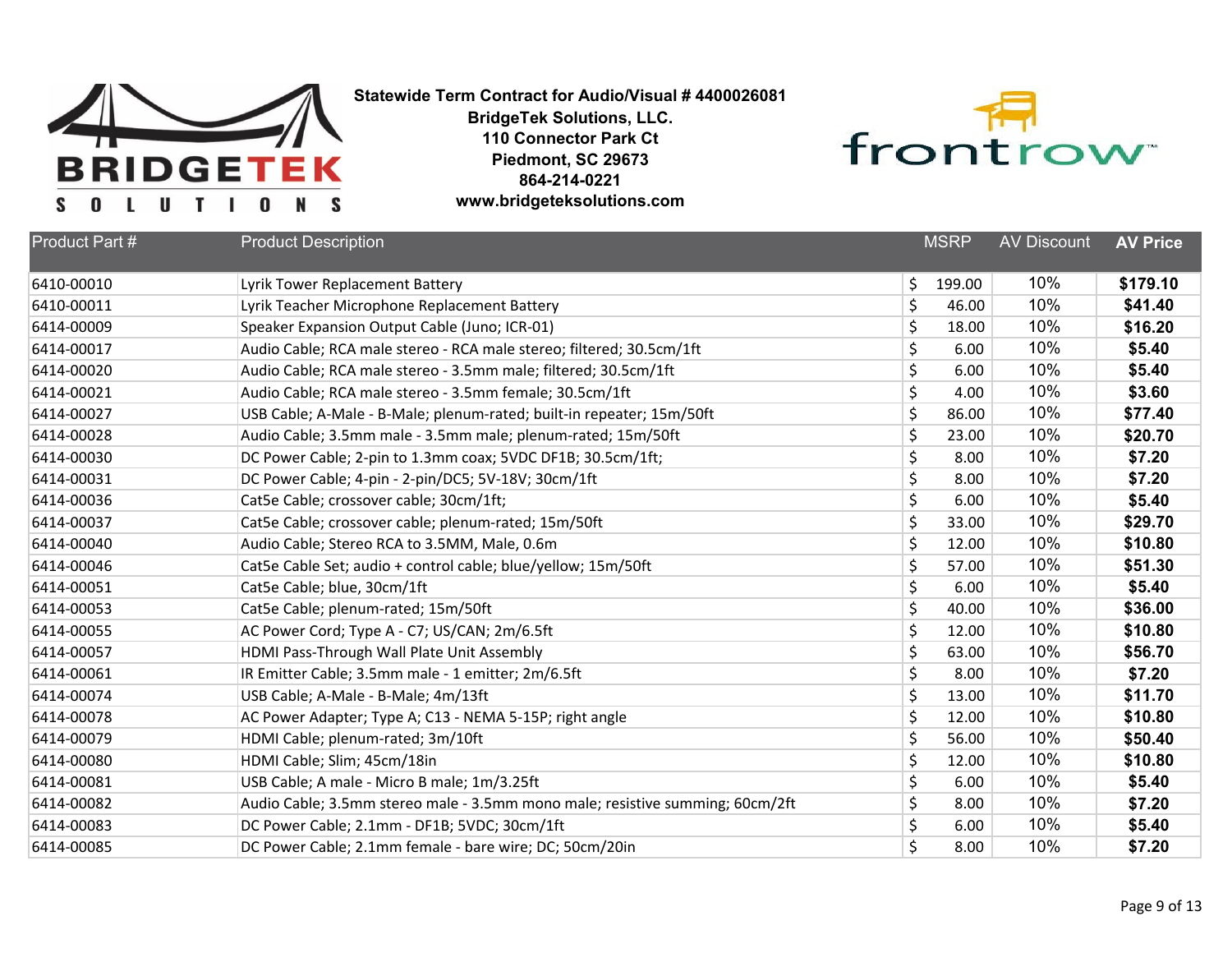



| <b>Product Part #</b> | <b>Product Description</b>                                                             | <b>MSRP</b>  | <b>AV Discount</b> | <b>AV Price</b> |
|-----------------------|----------------------------------------------------------------------------------------|--------------|--------------------|-----------------|
| 6414-00088            | Cat5e Cable; white; 1m/3.25ft                                                          | \$<br>6.00   | 10%                | \$5.40          |
| 6414-00091            | Cat5e Cable; flat ribbon; 30cm/1ft                                                     | \$<br>3.00   | 10%                | \$2.70          |
| 6414-00095            | DC Power Cable; 2.1mm male - bare wire; 25cm/10in                                      | \$<br>8.00   | 10%                | \$7.20          |
| 6414-00097            | Audio Cable; 3.5mm stereo male - 3.5mm stereo male; 30cm/1ft                           | \$<br>6.00   | 10%                | \$5.40          |
| 6414-00098            | DC Power Cable; 2.5mm male - bare wire; 60cm/2ft                                       | \$<br>8.00   | 10%                | \$7.20          |
| 6414-00099            | AC Power Cord; Type A - C13; USA/CAN; 1.8m/6ft;                                        | \$<br>12.00  | 10%                | \$10.80         |
| 6414-00100            | Audio Cable; 3.5mm stereo male - stereo RCA female; 15cm/6in                           | \$<br>6.00   | 10%                | \$5.40          |
| 6414-00102            | Audio Cable; 3.5mm stereo male - 3.5mm stereo male; 3.6m/12ft                          | \$<br>12.00  | 10%                | \$10.80         |
| 6414-00107            | Sensor Cable; Mini RG-59 - Mini RG-59; plenum-rated; 75-ohm Double shielded; 45cm/18in | \$<br>8.00   | 10%                | \$7.20          |
| 6414-00108            | Cat5e Cable; blue; 60cm/2ft                                                            | \$<br>4.00   | 10%                | \$3.60          |
| 6414-00111            | DC Power Cable; 2.1mm male - bare wire; 50cm/20in                                      | \$<br>8.00   | 10%                | \$7.20          |
| 6414-00112            | Audio Cable; 3.5mm stereo male - 3.5mm stereo male; 60cm/2ft                           | \$<br>8.00   | 10%                | \$7.20          |
| 6414-00113            | Audio Cable; 3.5mm mono male - 1/4in mono male; 45cm/18in                              | \$<br>12.00  | 10%                | \$10.80         |
| 6414-00114            | Cat5e Cable; yellow; 60cm/2ft                                                          | \$<br>4.00   | 10%                | \$3.60          |
| 6414-00119            | Active Optical HDMI Cable; plenum-rated; HDMI 1.4; 40m/132ft                           | \$<br>649.00 | 10%                | \$584.10        |
| 6414-00121            | IR Emitter Cable; 3.5mm male - bare wire; 30cm/1ft;                                    | \$<br>3.00   | 10%                | \$2.70          |
| 6414-00123            | AC Power Cord; Type A - C7; USA/CAN; 45cm/18in                                         | \$<br>8.00   | 10%                | \$7.20          |
| 6414-00125            | Sensor Cable; Coax; plenum-rated; double shielded; 75-ohm 15m/50ft                     | \$<br>86.00  | 10%                | \$77.40         |
| 6414-00131            | Cat5e Cable; plenum-rated; white; 3m/10ft                                              | \$<br>12.00  | 10%                | \$10.80         |
| 6414-00136            | Serial Cable; DB9 - bare wire; plenum-rated; 15m/50ft                                  | \$<br>46.00  | 10%                | \$41.40         |
| 6414-00137            | Active Optical HDMI Cable; plenum-rated; HDMI1.4; 20m/65ft                             | \$<br>469.00 | 10%                | \$422.10        |
| 6414-00139            | HDMI Pass-Through EDID Emulator                                                        | \$<br>18.00  | 10%                | \$16.20         |
| 6414-00148            | PTZ Camera RS232/USB Cable Adapter, 340mm                                              | \$<br>31.00  | 10%                | \$27.90         |
| 6414-00151            | PTZ USB2 A-A Cable, 340mm                                                              | \$<br>6.00   | 10%                | \$5.40          |
| 6414-00157            | Audio Splitter; Headset/Microphone; 3.5mm male - two 3.5mm female                      | \$<br>16.00  | 10%                | \$14.40         |
| 6422-00053            | <b>6 Position Terminal Block</b>                                                       | \$<br>14.00  | 10%                | \$12.60         |
| 6422-00083            | 2 Position Terminal Block                                                              | \$<br>7.00   | 10%                | \$6.30          |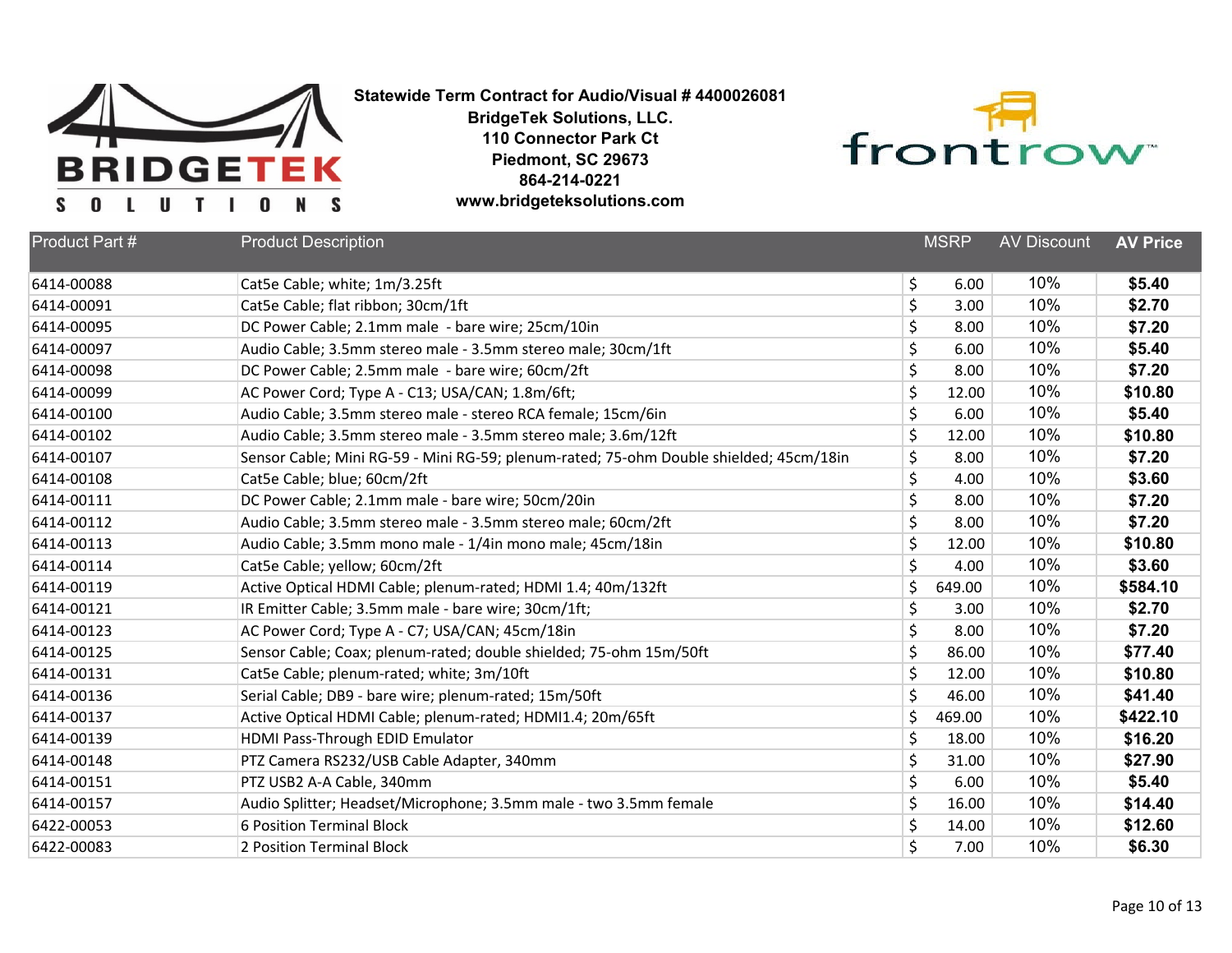



| Product Part # | <b>Product Description</b>                                                   |    | <b>MSRP</b> | <b>AV Discount</b> | <b>AV Price</b> |
|----------------|------------------------------------------------------------------------------|----|-------------|--------------------|-----------------|
| 6422-00196     | TB19 Terminal Block; RJ45 female to terminal block                           | \$ | 14.00       | 10%                | \$12.60         |
| 6422-00219     | Audio Adapter; 3.5mm stereo male - right angle 3.5mm stereo female           | \$ | 14.00       | 10%                | \$12.60         |
| 6430-00002     | Power Supply; 18VDC; 3A; 60W; C8 Inlet; 2.1mm (ICR-01)                       | \$ | 35.00       | 10%                | \$31.50         |
| 6430-00004     | Power Supply; 12VDC; 5A; 60W; C14 Inlet; 2.5mm (CM900; CM3000; CMP500; TB14) | \$ | 35.00       | 10%                | \$31.50         |
| 6430-00006     | Power Supply; 18VDC; 3A; 54W; C8 Inlet; 2.1mm (Juno)                         | \$ | 35.00       | 10%                | \$31.50         |
| 6430-00007     | Power Supply; Wall Plug; 5VDC; 400mA; 1.35mm (CMBT)                          | \$ | 14.00       | 10%                | \$12.60         |
| 6430-00009     | Power Supply; Wall Plug; USB; 5VDC; 2.1A; 2 x USB-A (Teacher/Student Mic)    | \$ | 10.00       | 10%                | \$9.00          |
| 6430-00010     | Power Supply; PoE Backup Unit Assembly (CM900; ICR-01)                       | \$ | 142.00      | 10%                | \$127.80        |
| 6430-00011     | Power Supply; 19VDC; 3.42A; 65W; C8 inlet (940R)                             | \$ | 39.00       | 10%                | \$35.10         |
| 6430-00016     | Power Supply; 9VDC; 500mA; 2.5mm (CM800)                                     | \$ | 23.00       | 10%                | \$20.70         |
| 6436-00021     | Speaker Cables (2-pack); plenum-rated; 18AWG; 18m/60ft                       | \$ | 52.00       | 10%                | \$46.80         |
| 7020-00005     | <b>Split-Core Transformer</b>                                                | \$ | 23.00       | 10%                | \$20.70         |
| 815-5082-103   | <b>Teacher Edition Lesson Capture</b>                                        | \$ | 56.00       | 10%                | \$50.40         |
| 815-5082-104   | <b>Teacher Edition Control</b>                                               | \$ | 56.00       | 10%                | \$50.40         |
| 821-2000-200   | <b>Encore Control Software</b>                                               | \$ | 169.00      | 10%                | \$152.10        |
| 841-5082-101   | Juno Carry Bag                                                               | \$ | 86.00       | 10%                | \$77.40         |
| 850-6020-104   | PoE Extractor for Juno Connect                                               | \$ | 229.00      | 10%                | \$206.10        |
| 890-15-514-00  | Symbio 5201R Receiver Unit Assembly                                          | \$ | 569.00      | 10%                | \$512.10        |
| 890-52-380-00  | Lapel Mic; 2.5mm Right-Angle Plug; Uni-Directional                           | Ś. | 101.00      | 10%                | \$90.90         |
| 890-52-480-00  | Juno Speaker Expansion Module                                                | \$ | 114.00      | 10%                | \$102.60        |
| 890-52-482-00  | Page Override Expansion Module                                               | \$ | 57.00       | 10%                | \$51.30         |
| 890-88-300-00  | Behind-the-Neck Boom Mic (925T), 2.5mm                                       | \$ | 101.00      | 10%                | \$90.90         |
| 890-88-304-00  | Lapel Clip and Lavalier Cord                                                 | \$ | 5.00        | 10%                | \$4.50          |
| 890-88-306-00  | Windscreens                                                                  | \$ | 33.00       | 10%                | \$29.70         |
| 890-88-320-00  | <b>ToGo Receiver Table Stand</b>                                             | \$ | 35.00       | 10%                | \$31.50         |
| 890-88-322-00  | <b>ToGo Receiver Wall Mount</b>                                              | \$ | 23.00       | 10%                | \$20.70         |
| 895-88-025-00  | <b>ToGo Carry Bag</b>                                                        | \$ | 55.00       | 10%                | \$49.50         |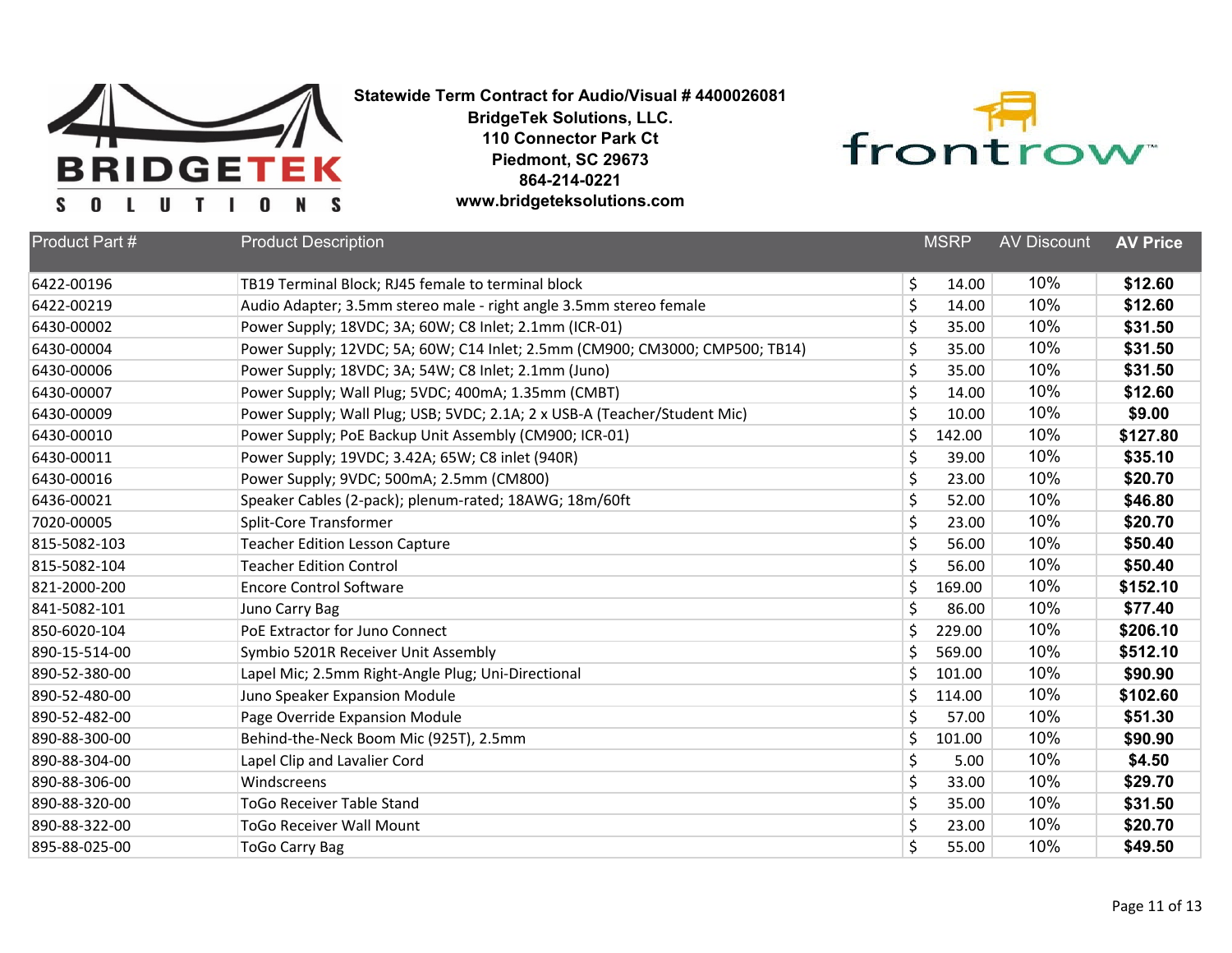



| Product Part #    | <b>Product Description</b>                                            | <b>MSRP</b>  | <b>AV Discount</b> | <b>AV Price</b> |
|-------------------|-----------------------------------------------------------------------|--------------|--------------------|-----------------|
| 925C              | <b>ToGo Drop-in Charger</b>                                           | \$<br>74.00  | 10%                | \$66.60         |
| 925H-216          | <b>ToGo Student Microphone</b>                                        | \$<br>229.00 | 10%                | \$206.10        |
| 925SYS-216        | <b>ToGo System</b>                                                    | \$1,359.00   | 10%                | \$1,223.10      |
| 925T-216          | <b>ToGo Teacher Transmitter</b>                                       | \$<br>229.00 | 10%                | \$206.10        |
| AT0712            | Elastic Belt                                                          | \$<br>18.00  | 10%                | \$16.20         |
| AT0805            | Audio Cable; 3.5mm male - RCA female; mono; 10cm/4in                  | \$<br>3.00   | 10%                | \$2.70          |
| AT0819            | Power Supply; Wall Plug; Type A (925C)                                | \$<br>18.00  | 10%                | \$16.20         |
| AT0824            | Tripod Stand; ToGo                                                    | \$<br>63.00  | 10%                | \$56.70         |
| AT0831            | Antenna; 216MHz                                                       | \$<br>13.00  | 10%                | \$11.70         |
| CB-2000           | CB2000 Keypad Control Panel Kit (Control; Cable)                      | \$<br>329.00 | 10%                | \$296.10        |
| CB-2050           | CB2050 Keypad and Rotary Control Panel Kit (Control; Cable)           | \$<br>379.00 | 10%                | \$341.10        |
| <b>CB-50</b>      | CB50 Volume Control Kit (Control; Faceplate)                          | \$<br>63.00  | 10%                | \$56.70         |
| CB-6000           | CB6000 Touch Screen Control Panel Kit (Control; Cable)                | \$<br>669.00 | 10%                | \$602.10        |
| CB-65             | CB65 All-Call PA Mic                                                  | \$1,109.00   | 10%                | \$998.10        |
| CB-75             | CB75 Intercom (Control; Faceplate)                                    | \$<br>148.00 | 10%                | \$133.20        |
| <b>CB-85</b>      | CB85 Ceiling Mic (Control; Faceplate)                                 | \$<br>69.00  | 10%                | \$62.10         |
| <b>CMP-500</b>    | Universal Telephone Interface Kit                                     | \$1,129.00   | 10%                | \$1,016.10      |
| $EZ-B$            | CB2000 Control System (Control; Power Supply; TB14; Cables)           | \$<br>459.00 | 10%                | \$413.10        |
| EZ-B5             | CB2050 Control System (Control; Power Supply; TB14; Cables)           | \$<br>519.00 | 10%                | \$467.10        |
| EZ-T              | CB6000 Control System (Control; Power Supply; TB14; Cables)           | \$<br>689.00 | 10%                | \$620.10        |
| FR-AD-KIT         | <b>Conductor Administrator Kit</b>                                    | \$2,269.00   | 10%                | \$2,042.10      |
| FR-ADMIN          | <b>Conductor Administrator Station</b>                                | \$5,449.00   | 10%                | \$4,904.10      |
| JN-CE-BT          | Juno with Bluetooth + Channel Expansion + 4 Student Mics              | \$2,959.00   | 10%                | \$2,663.10      |
| <b>PD-20W</b>     | Power Supply; PoE Backup; PD-20W Kit (CM3000;CM800Si) (Cable; PD-20W) | \$<br>142.00 | 10%                | \$127.80        |
| SP-C              | Cut-In Speaker Quad Kit (Speakers; Cables)                            | \$<br>399.00 | 10%                | \$359.10        |
| SP-IR             | IR Speaker Dual Kit (Speaker/Sensor + Cable)                          | \$<br>689.00 | 10%                | \$620.10        |
| SP-L <sub>2</sub> | 2x2 Lay-In Speaker Dual Kit (Speakers; Cables; Cable Locks)           | \$<br>369.00 | 10%                | \$332.10        |